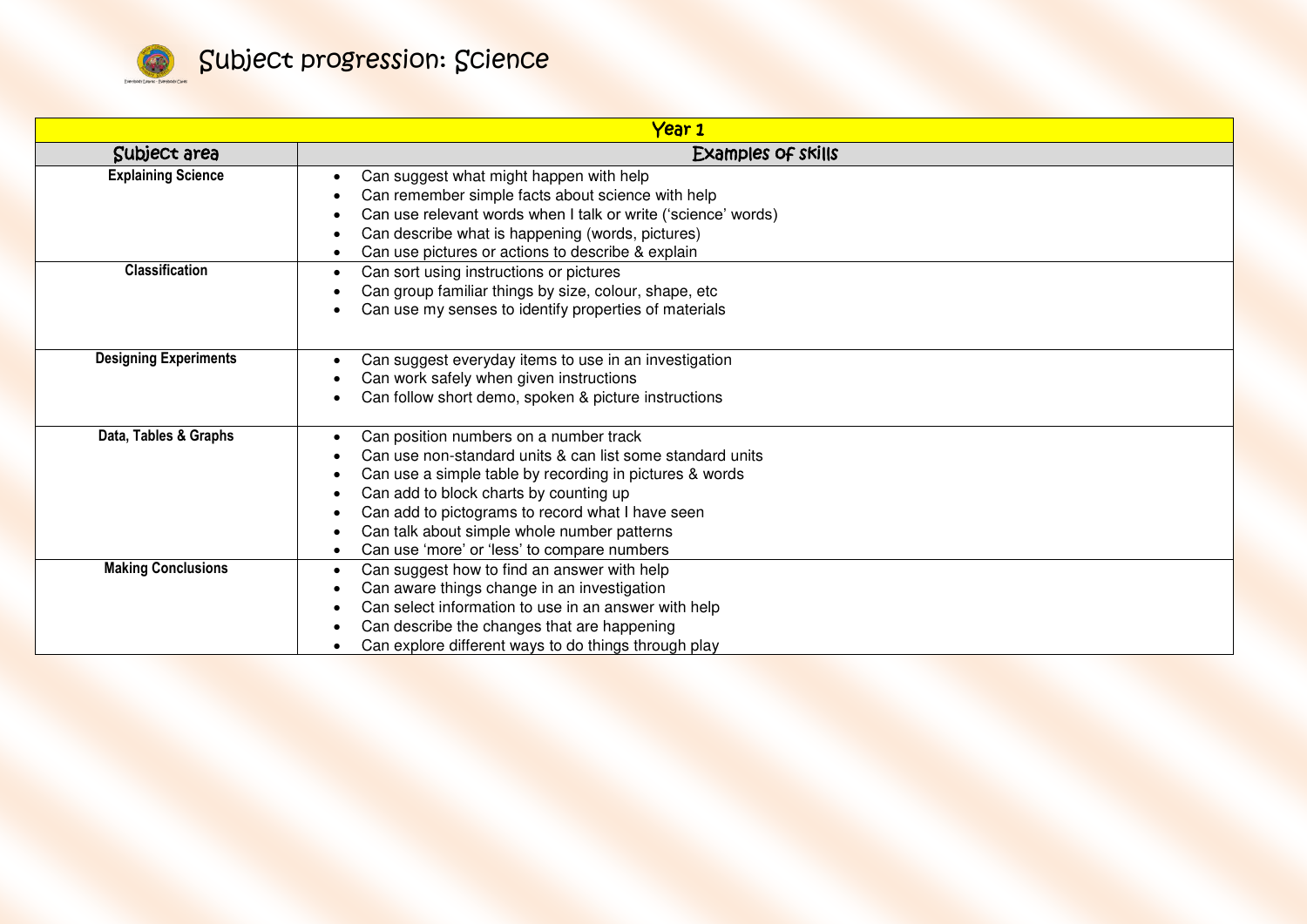|                              | Year <sub>2</sub>                                                                                                                                                                                                                                                                                                     |  |  |
|------------------------------|-----------------------------------------------------------------------------------------------------------------------------------------------------------------------------------------------------------------------------------------------------------------------------------------------------------------------|--|--|
| Subject area                 | <b>Examples of skills</b>                                                                                                                                                                                                                                                                                             |  |  |
| <b>Explaining Science</b>    | Remember simple facts about science<br>Can remember science words with help (short term)<br>Can use science facts to describe events I have seen<br>Can use & add labels on diagrams to identify & describe<br>Can select relevant information to use in an answer                                                    |  |  |
| <b>Classification</b>        | Can use a simple spider key with obvious differences<br>$\bullet$<br>Can group by difference, similarity or change<br>Can link properties of materials to an application                                                                                                                                              |  |  |
| <b>Designing Experiments</b> | Can suggest what might happen in my investigation<br>Can group science equipment by their use (use with help)<br>Can list some common dangers to safe working<br>Can suggest an idea to test from observations<br>Can identify variables in investigations<br>Can follow demo, spoken & picture instructions in order |  |  |
| Data, Tables & Graphs        | Can measure labelled divisions on a number line<br>$\bullet$<br>Can measure whole number values in standard units<br>Can use a simple table by recording in words & numbers<br>Can plot whole number values for one axis (all labelled)<br>Can construct block charts & pictograms                                    |  |  |
| <b>Making Conclusions</b>    | Can describe simple features & patterns in data & charts<br>$\bullet$<br>Can see obvious differences in sets of numbers<br>Can describe the changes that have happened<br>Can suggest a different way to do things with help                                                                                          |  |  |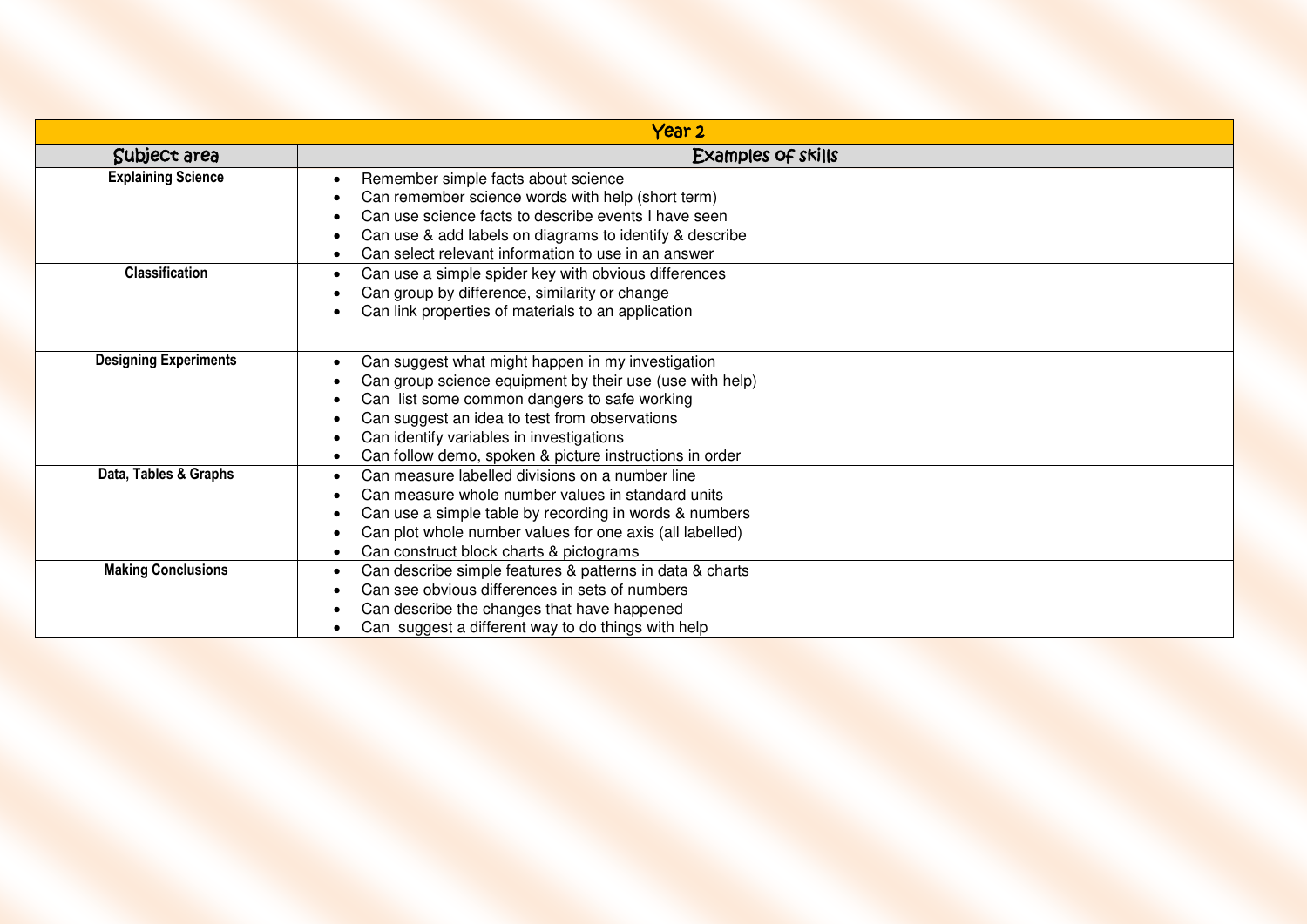| Year 3                       |                                                                                                                                                                                                                                                                                                                                          |
|------------------------------|------------------------------------------------------------------------------------------------------------------------------------------------------------------------------------------------------------------------------------------------------------------------------------------------------------------------------------------|
| Subject area                 | Examples of skills                                                                                                                                                                                                                                                                                                                       |
| <b>Explaining Science</b>    | Can use science ideas / facts to describe & explain<br>Can remember science words I have used before (longer term)<br>Can begin to use science models to describe (sequenced)<br>Can add labels & relevant information to diagrams<br>Can link relevant information together to make an answer                                           |
| <b>Classification</b>        | Can use large spider keys with obvious differences<br>Can create groups for sorting<br>Can combine properties of materials required for an application                                                                                                                                                                                   |
| <b>Designing Experiments</b> | Can predict cause & effect (causal prediction)<br>Can select suitable equipment for a task (know correct use)<br>Can notice obvious risks in my investigation<br>Can identify cause & effect in my investigation<br>Can suggest a suitable data range for a variable to test<br>Can follow short written instructions (following a demo) |
| Data, Tables & Graphs        | Can measure unlabelled divisions on a number line<br>Can measure in & compare values in standard units<br>$\bullet$<br>Can use a frame to construct a simple table<br>Can plot whole number values for one axis (some unlabelled)<br>Can draw bars on whole number bar charts                                                            |
| <b>Making Conclusions</b>    | Can describe simple patterns in data, charts & graphs<br>Can see subtle differences in sets of numbers<br>Can describe my results by linking cause & effect<br>Can suggest improvements to my method                                                                                                                                     |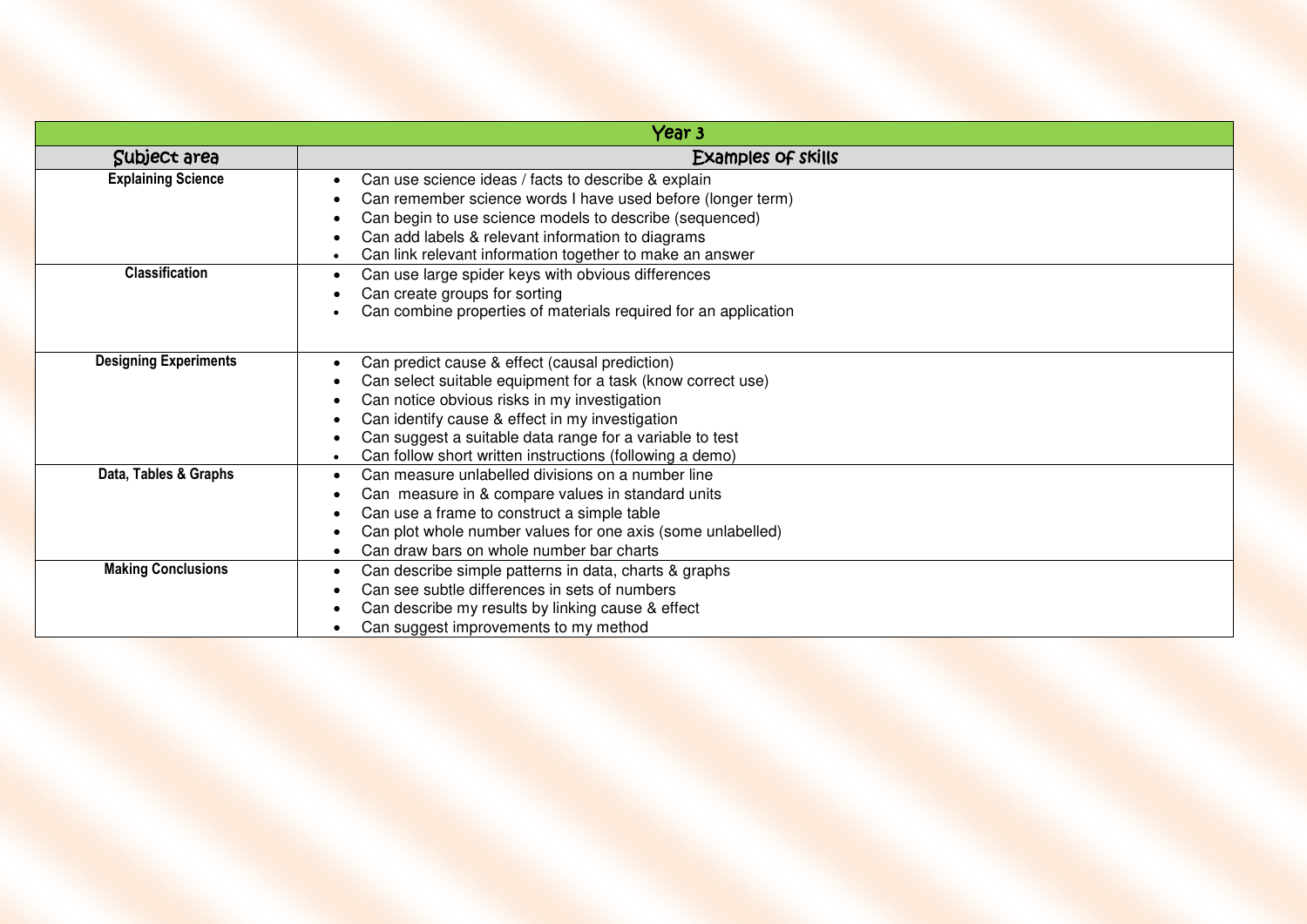|                              | Year 4                                                                                                                                                                                                                                                                                                                                                       |
|------------------------------|--------------------------------------------------------------------------------------------------------------------------------------------------------------------------------------------------------------------------------------------------------------------------------------------------------------------------------------------------------------|
| Subject area                 | Examples of skills                                                                                                                                                                                                                                                                                                                                           |
| <b>Explaining Science</b>    | I show a developing K&U of science ideas & concepts<br>I use simple science words correctly (meaning; apply<br>I use science models to describe ('what')<br>I annotate diagrams to help describe & explain<br>I 'cluster' related information together into points (recalled)                                                                                |
| <b>Classification</b>        | I use spider keys with fine differences<br>$\bullet$<br>I create appropriate groups for sorting<br>I describe properties of materials required for an application                                                                                                                                                                                            |
| <b>Designing Experiments</b> | I predict a trend (relationship prediction)<br>I select suitable equipment for a task (whole/decimal scale)<br>I notice obvious risks & describe safe use of equipment<br>I plan a fair test by selecting variables to change & measure<br>I suggest a suitable data range & interval for a variable<br>I design & write a simple ordered method (from demo) |
| Data, Tables & Graphs        | I measure unmarked divisions on a number line (includes zero)<br>I measure in & convert values in standard units<br>I compare & order decimals (2sf)<br>I construct a simple table correctly<br>I plot coordinates in the first quadrant<br>I construct bar charts correctly (including axes)                                                                |
| <b>Making Conclusions</b>    | I describe simple patterns, trends & relationships in data<br>I see differences (error) in repeated data<br>describe trends & begin to use science to explain<br>I suggest sensible improvements to my method                                                                                                                                                |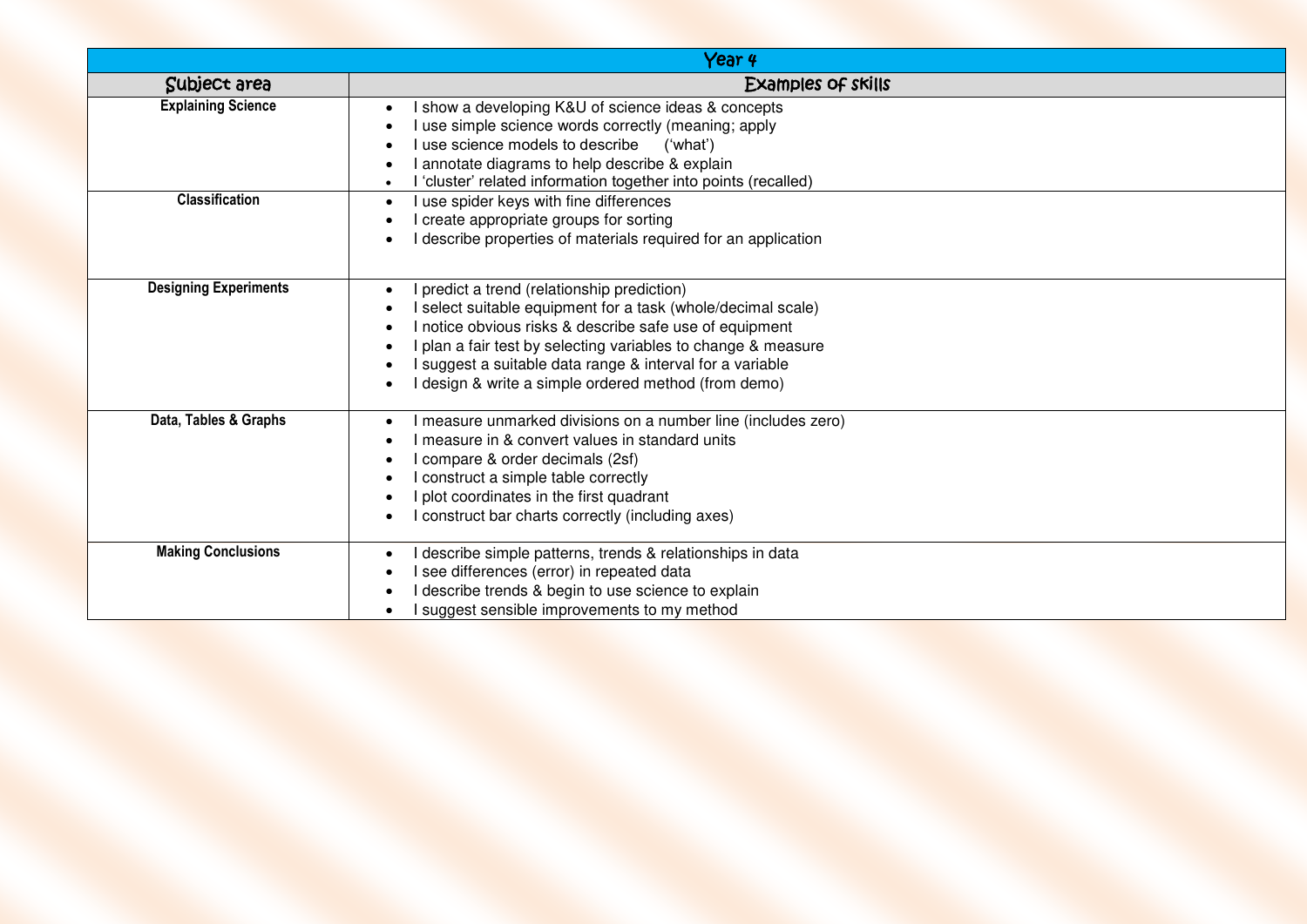| Year 5                       |                                                                                                                                                                                                                                                                                             |
|------------------------------|---------------------------------------------------------------------------------------------------------------------------------------------------------------------------------------------------------------------------------------------------------------------------------------------|
| Subject area                 | Examples of skills                                                                                                                                                                                                                                                                          |
| <b>Explaining Science</b>    | Can show a clear K&U of science ideas & concepts<br>Can begin to use complex science words correctly<br>Can use science models to describe & begin to explain (why, how)<br>Can begin to draw & annotate my own diagrams<br>Can select & prioritise information create an argument / answer |
| <b>Classification</b>        | Can construct spider & use number keys<br>Can group & sub-group by easily observable features<br>Can explain how properties suit an application                                                                                                                                             |
| <b>Designing Experiments</b> | Can use K&U to explain my prediction (relationship)                                                                                                                                                                                                                                         |
| Data, Tables & Graphs        | Can select suitable equipment (correct scale for task)<br>Can predict obvious risks & suggest safe use of equipment                                                                                                                                                                         |
| <b>Making Conclusions</b>    | Can plan a fair test & ensure controlled variables kept same<br>Can suggest data range, interval & sufficient readings (>5)<br>Can design & write an ordered method (controls variables)                                                                                                    |